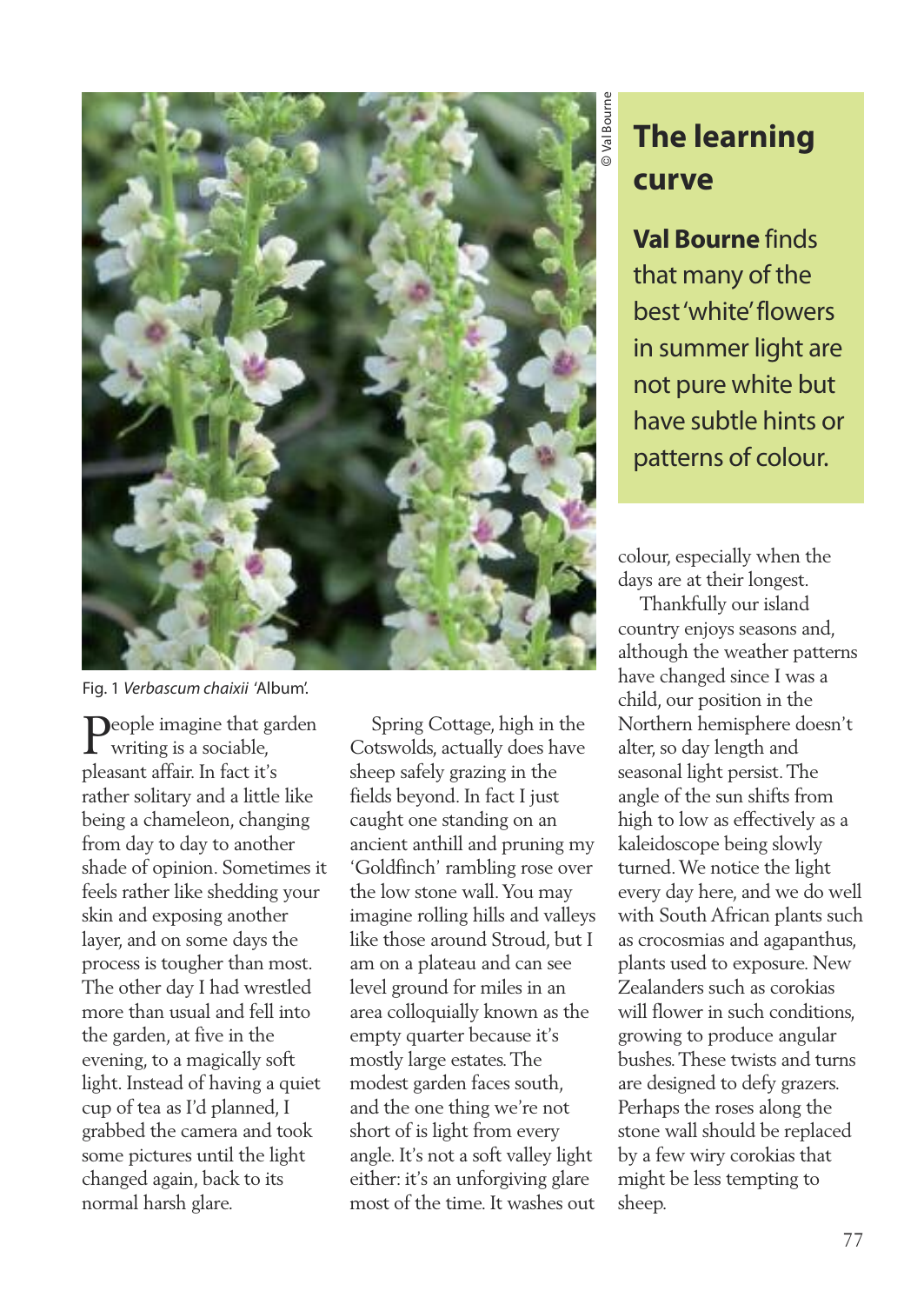

Fig. 2 *Malva moschata* f. *alba*.

Light affects colour, which is why so many artists head for the sea, where the light reflected off the watery expanse delivers a soft, almost milky haze that's fairly constant in tone. Here in the heart of England, light is much more volatile: it can change from leaden to bright in moments. Summer light here is like a naked 100 watt bulb, for those of you who can remember the era before lowenergy light bulbs dimmed our world.

In stark summer light, white flowers can look icy.

The best 'whites' in my garden aren't really white at all, their colour tempered by tints or markings.

In my experience, white is the trickiest colour in summer light, often taking on a glacial effect. I haven't got yew

hedges to provide a rich background, as at Sissinghurst. It's not just me either.The one rose that the late Peter Beales and I had real reservations about (and found hard to place) was'Madame Hardy'. We often discussed roses in quieter lulls on trips to Japan, and I miss him greatly. 'Madame Hardy', a damask, has a green button eye and a pure-white dress-shirt look that on languid summer days jars in every respect.The great rosarian Dean Hole liked this rose but opined that it's "green-eyed like jealousy". Graham Stuart Thomas thought it"an additional charm", proving how different we gardeners are.

It's far better to go for a soft, clotted-cream alternative like the hybrid musk rose 'Penelope', or one with a touch of pink in the bud and rhubarb stems, which is why 'Iceberg' has remained popular – although it's never grown well for me! The flowers are pale and very 'English rose' and look white without being icy.Admittedly, white comes into its own at night when light levels fall. Many white blooms attract moths rather than bees, and a white flower on a cool day stays cool, because the colour white absorbs little heat. Given that bees like to fly to warm flowers where nectar flows freely, the very act of being pure white and as cool as a cucumber must mean that by the end of the day there's

nectar still to spare. Or perhaps they only switch it on in the evenings?

White petals present another problem to the gardener.They have less pigment and more air in their petals, so all-white flowers tend to brown badly as they fade. Hot sun crisps them up too; they need careful placing, away from full sun. Even then they are difficult to photograph and nearly always come out over-exposed. So on the day I went out with my camera, on that soft-lit late afternoon, I captured some of the whites I grow. Looking at the pictures a few hours later I discovered that my 'whites' weren't all white at all: they had pink tones, or veins, or some distinguishing marks. So they avoided glacial overkill, and captured extra heat to attract the pollinators.

*Verbascum chaixii* 'Album' (fig. 1), a truly perennial verbascum, has proved long lived and hardy for me, unlike



Fig. 3 *Gaura lindheimeri.*